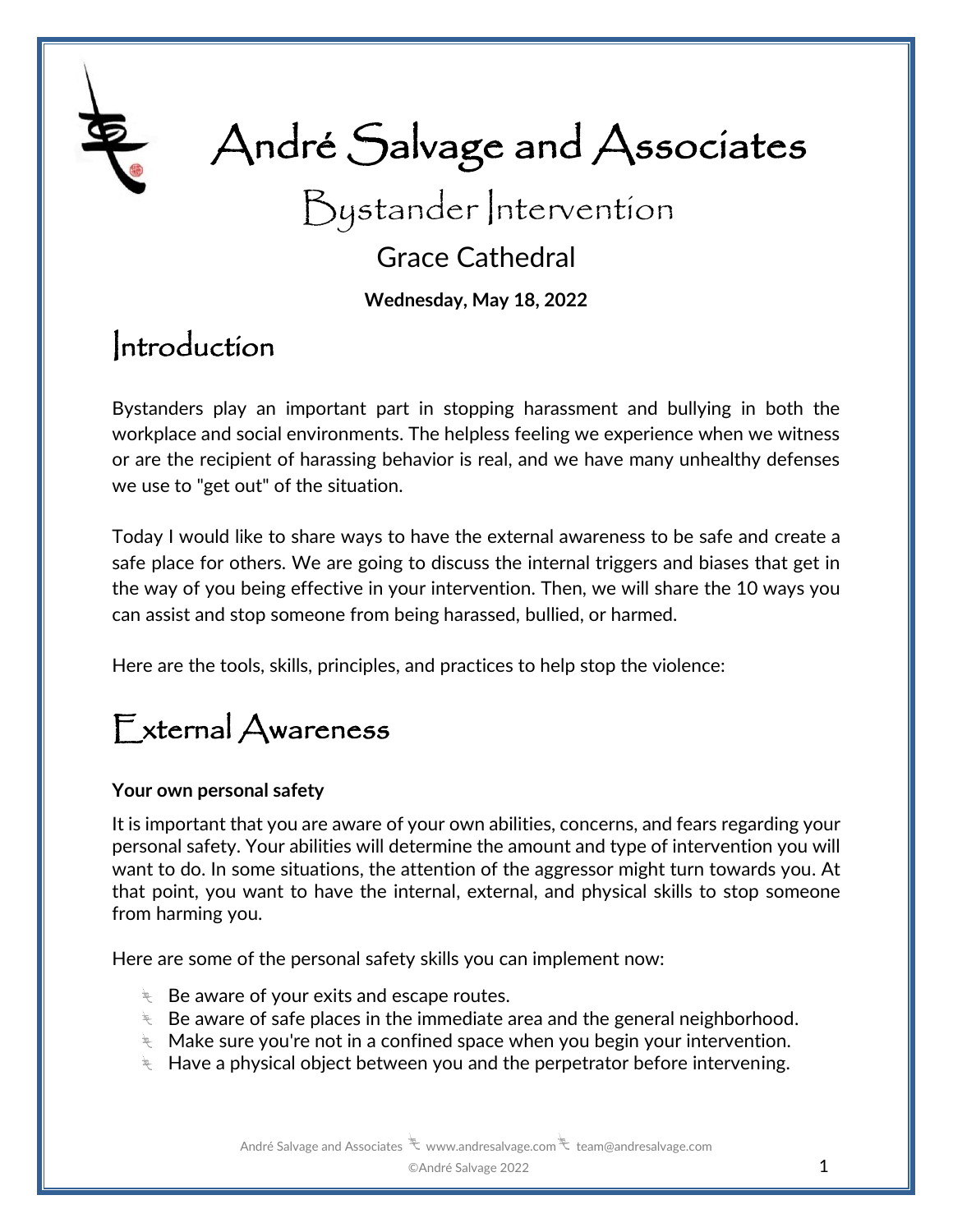#### **Assertiveness**

Often when you're intervening, you have to use your voice at different levels to bring attention to what is going on. Many people mistake assertiveness for being aggressive; aggressiveness is just one part of asserting yourself.

To intervene effectively and correctly, one must use their voice and their body to say what they mean. This means, at times, you will have to raise your voice or speak in a way that clearly conveys you mean it.

#### **Strong body**

When you are speaking assertively, it is important that your body says *I mean what I'm saying.* 

- $\ddot{\mathbf{z}}$  Set your weight in your hips.
- $\overline{\mathcal{F}}$  Square your feet.
- $\overline{\mathcal{F}}$  Make eye contact.
- **E** Direct traffic.

We practiced this during the lecture; it would be helpful if you also practice before a fulllength mirror.

### Internal Awareness

To effectively intervene for others' safety as well as your own, you must have an internal awareness of what you bring to the situation. If you can be aware of and manage the unhealthy internal agreements and fears you bring to situations, your intervention will have more of an effect.

#### **Trusting your intuition**

Because every situation, location, and person is different, the only way to choose the right intervention tool is to be able to listen and trust and follow your intuition.

Intuition is a very powerful ally when you are in these situations, and the key is to know when it is speaking to you, have the tools it needs to resolve the situation, and act on what it tells you to do.

Where in your body does your intuition get activated?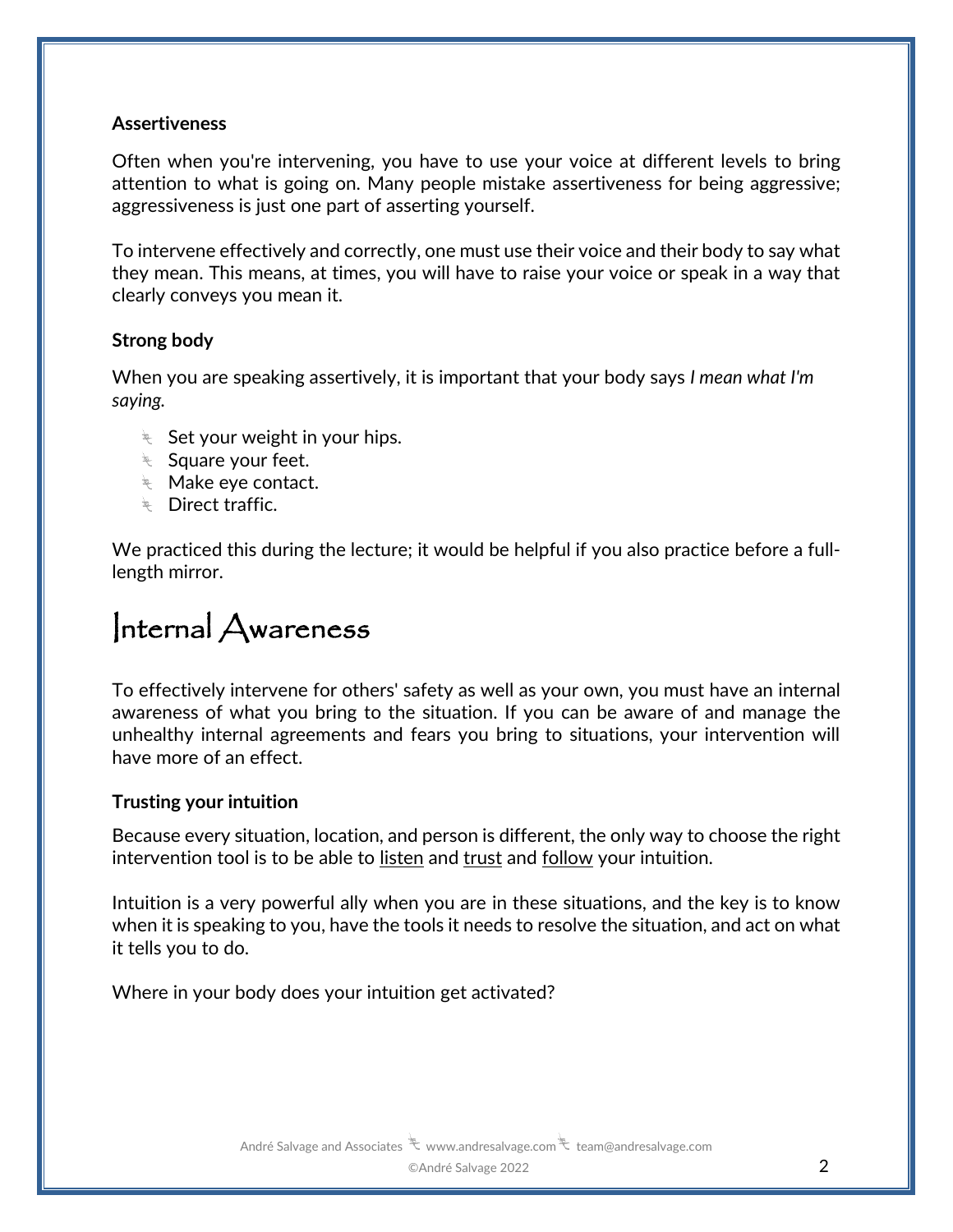#### **Knowing your fears**

One of the things that stop us from trusting and hearing our intuition is our own particular fears, especially the ones that we have around violence, abuse, and possibly dangerous behaviors.

If there are certain situations that you are fearful of, it's important to not put yourself in those situations or seek assistance if there's no other option.

To help you find your courage in the face of fear, practice in a safe environment or situation where you are not isolated.

#### **Knowing your triggers**

It's important to know what triggers you—what situations cause you to automatically react in a fight, flight, fold, freeze, or attach mode.

Being triggered will cause you to react based on your past traumas, which may not be the most effective solution at that moment.

Effective intervention is to Take Action in the present moment.

#### **Being aware of your own biases and affinities**

We all have biases and affinities. It's important to know what yours are, so that you don't habitually judge situations based upon your resentments, past traumas, or even things you are familiar with or like.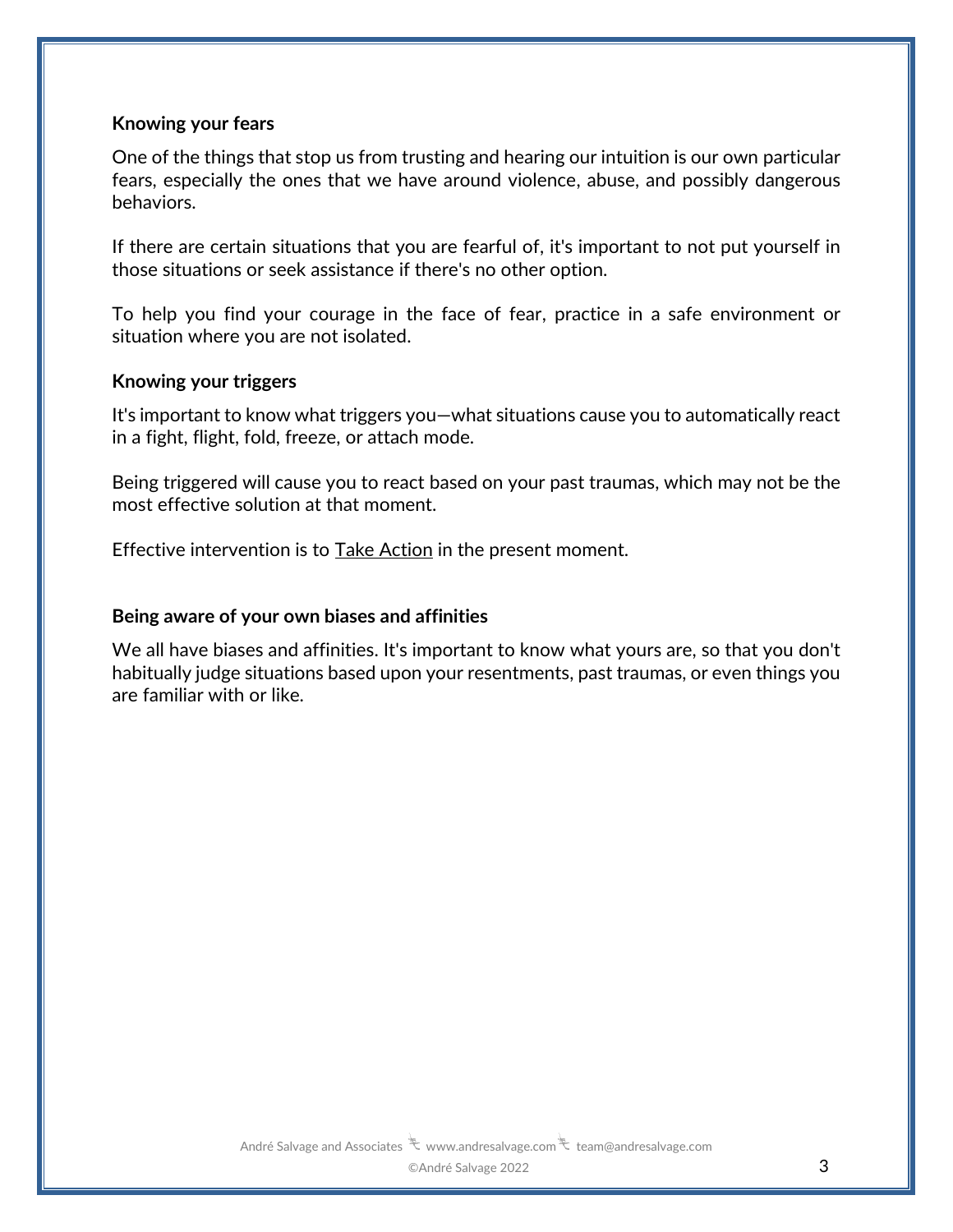### Bystander Intervention Techniques

#### **1. Just your presence works**

There are times, especially if the situation is domestic abuse, that your presence—you witnessing the situation and getting others to witness—stops it.

This is not to say you should not intervene in domestic violence, but it's important to know that most of the time, both people turn on the person who is trying to intervene.

#### **2. Get others to witness**

Getting one or more people to witness the abuse or violence is an effective tool to stop the perpetrator. Getting the crowd to join you in your intervention takes you being able to:

- $\overline{\mathcal{F}}$  Cause a scene
- $\overline{\mathcal{F}}$  Raise your voice
- $\overline{\mathcal{F}}$  State what is going on and that you need help

#### **3. Address the person who's being harassed**

Confidently, powerfully, and with a strong voice and body, ask the person who's being harassed if:

- $\stackrel{\text{\tiny{def}}}{\longleftarrow}$  They are uncomfortable.
- $\overline{\mathcal{F}}$  Do they want this to happen?
- $\overline{\mathcal{F}}$  Do you need assistance?
- $\overline{\mathbb{R}}$  Do you want me to call 911?
- $\overline{\mathcal{F}}$  Do you know this person?
- $\ddot{\mathcal{F}}$  How can I support you?

This helps them to:

- $\overline{\mathcal{F}}$  Find their voice
- $\stackrel{\scriptscriptstyle\rm def}\scriptstyle\sim$  Know that they're not alone and
- $\overline{\mathcal{F}}$  Brings awareness to the situation.

This also empowers the person who is being harassed.

#### **4. Know your rights (policy) in the space you're in**

Know the policy of the places that you visit, work, and attend so that you feel comfortable and confident about intervening. There are No Harassment Zones that have strict outcomes for those who harass, such as restricting their access to participation and places.

André Salvage and Associates  $\overline{\mathcal{F}}$  www.andresalvage.com  $\overline{\mathcal{F}}$  team@andresalvage.com

©André Salvage 2022 4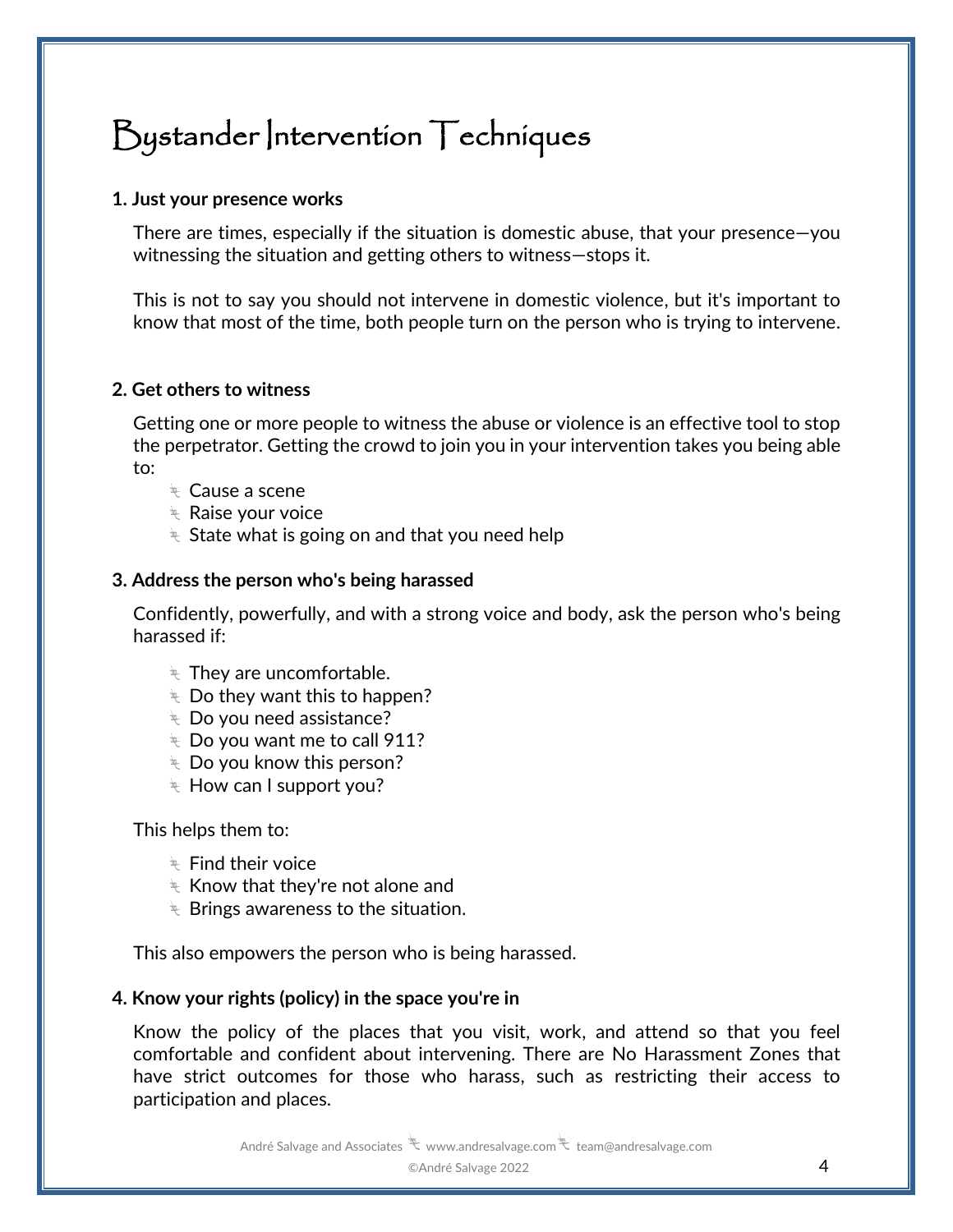#### **5. Remove the one who is being harassed**

There are several ways you can remove the person who's being harassed from the situation. Doing this takes confident and direct movement and action. Here are several ways that are important to practice:

- $\overline{\mathcal{F}}$  Simply walking up to them, taking them by the hand, and walking away
- $\stackrel{\scriptscriptstyle\rm def}{\scriptscriptstyle\rm \sim}$  Make an excuse to remove them
- $\overline{\mathcal{F}}$  Cause a distraction
- $\overline{\mathcal{F}}$  Get some to help

#### **6. Tell someone who can effect change**

If there is a way that you can seek help from someone who can stop the harassment, do so. If possible, do this while still being within earshot of the situation.

- $\ast$  An official person who has the power to change the situation
- $\angle$  Call 911
- $\overline{\mathcal{F}}$  Someone to whom the perpetrator will listen

#### **7. Code Words**

Code words are words that are established and used amongst family, friends, and people you know to indicate that someone needs assistance, that there is danger, or that you are uncomfortable with a particular situation.

This word should be able to be said in front of or to someone when you need to discuss something, without others becoming suspicious or aware. Code words can be used by either the person needing help or the person seeking to assist.

Use a person's name or phrases like:

- $\ast$  Your partner (say person's name) Stella is on the phone
- $\overline{\mathbb{R}}$  Did Stella call?
- $\overline{\mathcal{F}}$  Is Stella coming to get me?

#### **8. Physically intervene**

Only do this if you are physically able and confident that you can handle the person who is harassing. Physically touching somebody can only be done legally if the person is physically harming someone who is requesting help.

#### **9. Record the interaction**

Make sure you are safe, take out your phone, and record the event. If you are in a crowd, there is a chance that others will do the same.

André Salvage and Associates  $\overline{\mathcal{K}}$  www.andresalvage.com  $\overline{\mathcal{K}}$  team@andresalvage.com

#### ©André Salvage 2022 5